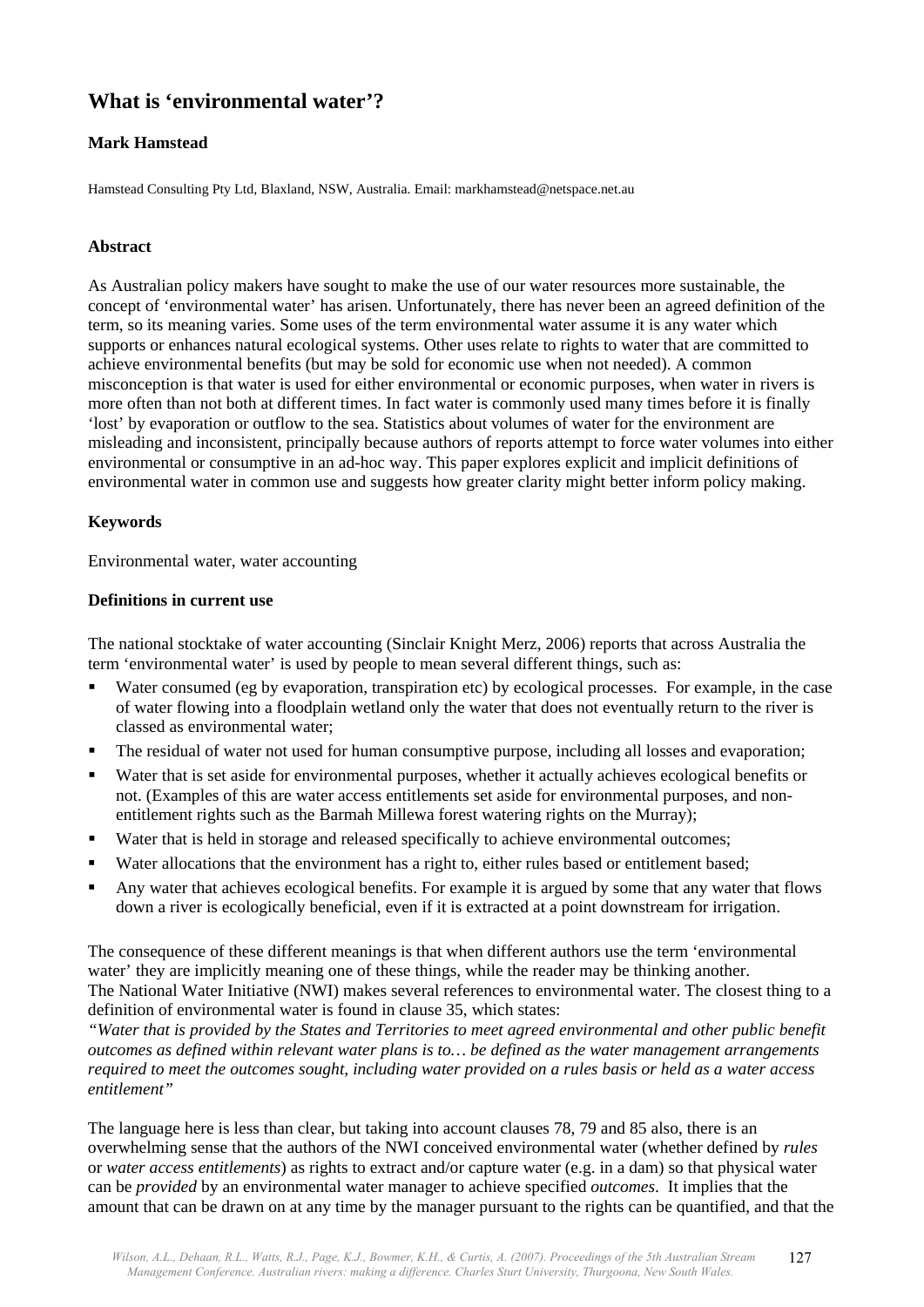manager has some discretion in relation to when and how that water is provided so as to maximise achievement of outcomes.

The NSW *Water Management Act 2000* section 8 defines environmental water as the actual water arising from commitments either via rules in plans or from licensed water rights. A range of different types of environmental water commitments (generally called rules) appear in NSW water plans, including annual extraction limits (which commit water not extracted to the environment); discretionary allocations; minimum flows at certain points and certain times; transparent and translucent dam release rules; and (for unregulated rivers) rules which prohibit or limit extraction of water at times of low flow.

The *Victorian Water Act 1989* (as recently amended) provides for an "environmental water reserve", which is water that is set aside for the environment either under legislation, statutory plans or conditions on entitlements. In practice the actual rules used to implement the environmental water reserve are similar in nature to those listed for NSW.

South Australian legislation (*Natural Resources Management Act 2004*) requires that water allocation plans assess the needs of water dependent ecosystems and plan for allocation of water taking that into account. The concept of 'environmental water' is not developed in either legislation or plans. The plans incorporate an assessment of the regime needed to maintain ecological systems, and set out rules for allocation and use of water that are designed to maintain that regime where feasible. The River Murray plan includes a 200GL/yr licensed allocation of water which may be taken from the River Murray to water wetlands, and strategies to lower and surcharge River Murray weir pools at various times

Like South Australia, Queensland water legislation and plans do not develop or use the concept of 'environmental water'. The *Water Act 2000* (section 10) requires planning and allocation of water to be ecologically sustainable. Water resource plans have been prepared on the basis of determining how much disturbance of natural flow regimes (by dams, weirs, extraction of water) can be sustainably allowed. In practice the water resource plans and subordinate river operation plans incorporate a range of strategies similar to those used in other states eg minimum flows at various points, target weir pool levels etc. These definitions can be categorised into three types of meanings given to the term 'environmental water':

- 1) Any right to water (i.e. to extract water and/or to water captured in a storage for release when called also commonly know as water entitlements or allocations) which is designated to be used to promote ecological outcomes;
- 2) Any water which is provided with the objective of achieving a ecological objectives (whether it comes as a result of the exercise of a water right or an operating rule);
- 3) Water which achieves ecological objectives regardless of how or where it comes from or what else it is used for.

It is important to understand which type of meaning an author has in mind in order to properly understand their statements.



## **Water is normally used more than once**

A common misconception, reflected in diagrams and statistics, is that water is either economic or environmental in terms of its benefits. River and aquifer systems are conceptualised as 'buckets' into which water flows and is neatly divided into environmental and economic (Figure 1). Many presentations show pie charts with the inflows into a system portioned into various uses – the environment being one. This thinking fails to recognise that water is a multi-use resource, achieving a range of benefits as it passes through the landscape before returning to the sea or the sky.

In practice, water planning for ecological sustainability aims to maximise the ecological uses of water as it passes through a river system. To a large extent, ecological benefits are achieved with only partial 'consumption' (ie removal by evaporation, transpiration or locking into bio-matter) of the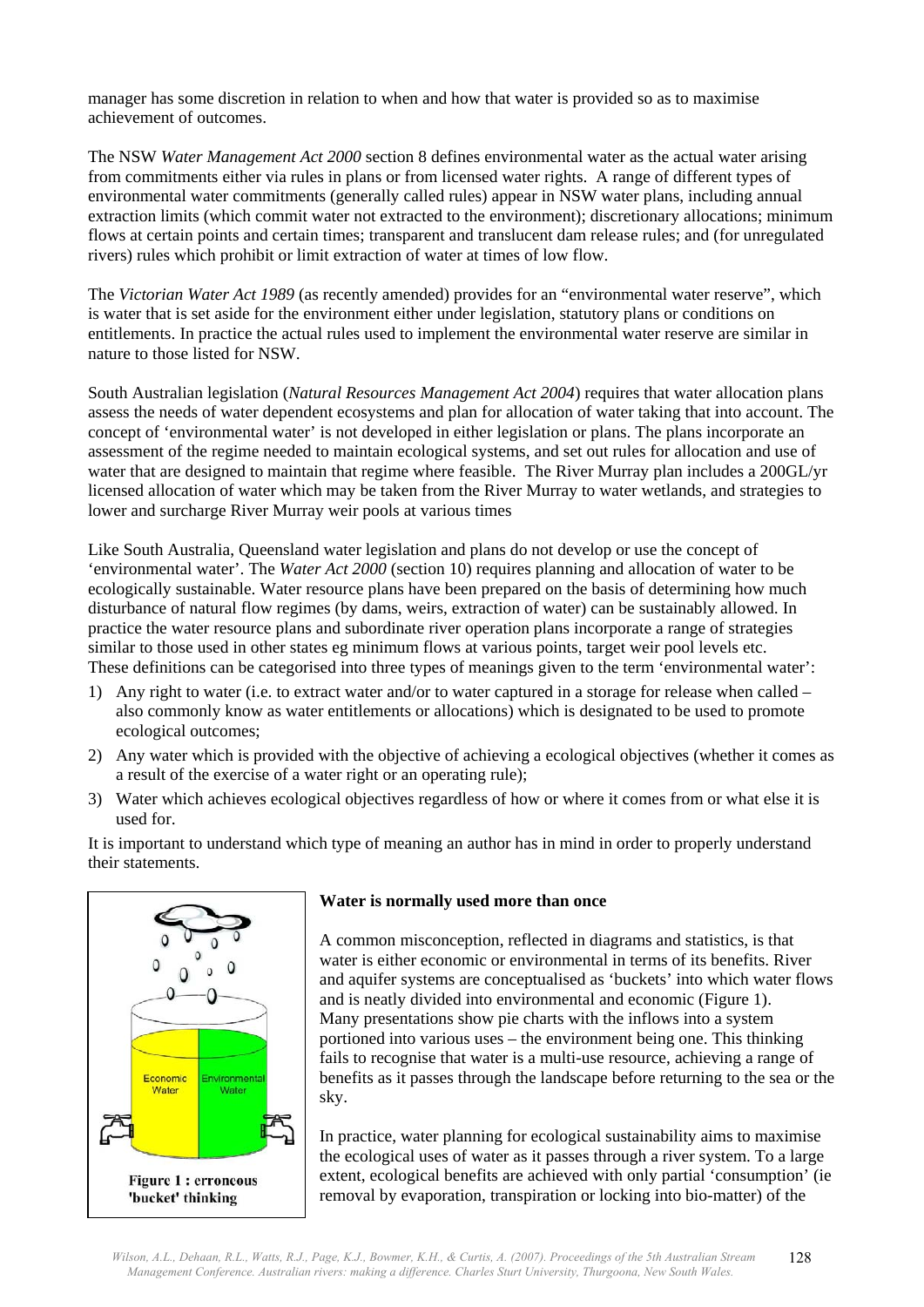water. For example in-river ecosystems remove little water, and a large portion of water which inundates floodplain wetlands returns to the river or recharges aquifers – enabling it to be used again for either ecological or economic purposes.

In a river system water flows in from the catchment, passing down streams into rivers and during floods spreading water onto floodplains. As it moves through the system it supports ecological systems. Where there are no significant dams or weirs, water which is extracted continues to achieve these ecological benefits down to the point of extraction, thus being clearly multi-use.

Where there are significant dams to hold water and release it in a controlled fashion, the flow regime below the dams may be altered so that it no longer supports many aspects of the natural ecosystem. Some environmental rules are designed to make these releases in ways that are more reflective of natural flow patterns so that negative effects are minimised or removed. For example, pulsing of water supply flows has been used in many areas to mimic natural variations. Thus it is possible that water supply releases from dams are still to some extent ecologically beneficial in addition to their being used for economic benefits.

On the other hand, a significant proportion of the water which flows into wetlands and floodplains makes its way back into the river, and so can be extracted downstream for economic production. Thus there is no doubt that water is commonly used many times before it returns to the sea or the atmosphere.

#### **Statistics which give the wrong impression**

When public authorities report environmental water volumes based on 'rights' or other such meanings, the public often perceive this from a 'benefits' point of view. As shown above, attempts to divide up water into environmental and economic will always give the wrong impression because water is frequently used multiple times.

#### *Example: Macquarie Valley Water Balance Report*

The report shown at Figure 2 is published on the website of NSW State Water

(http://www.statewater.com.au/watdel/watbalmac.pdf).

This report is a water balance, which aims to show what water has come into the river system and where it has gone to. Reading this as it stands there is an implication to the casual reader that 23% of the inflows is beneficial to the environment, and the rest is not.

The major problem is that a water balance report of this kind is driven by financial accounting thinking which seeks to place volumes of water into one box or another so the totals will balance. Two classes of environmental water are shown. The first is the net water going into the Macquarie Marshes. The second is end of systems flows, part of which would be returns from the Marshes. The report implicitly defines 'environmental water' as water which leaves the system for a purpose deemed to be environmental. This definition is different to the legal definition of environmental water which applies in NSW, which is that environmental water is any water that arises from environmental commitments either via rules in plans or from licensed water rights.

It is also different to the meaning used in the Macquarie regulated river plan (NSW Government, 2003), which makes provision first for environmental water to be all water in excess of that allowed to be extracted. Using the figures in the water balance report, this amounts to 348,538 ML (inflow taken into storage is discounted as it may be released for extraction or environmental purposes in future years), or 51% of inflow, compared to the 154,466 ML (23%) shown in the report.

In addition, the plan provides for environmental water as releases from dams for instream environmental purposes. The volumes involved here would overlap at least to some extent the environmental water arising from the first rule, making summing the volumes inappropriate. The report refers to some of this in note 3 (2105 ML released into the Cudgegong River), but excludes it from the table because it does not leave the system.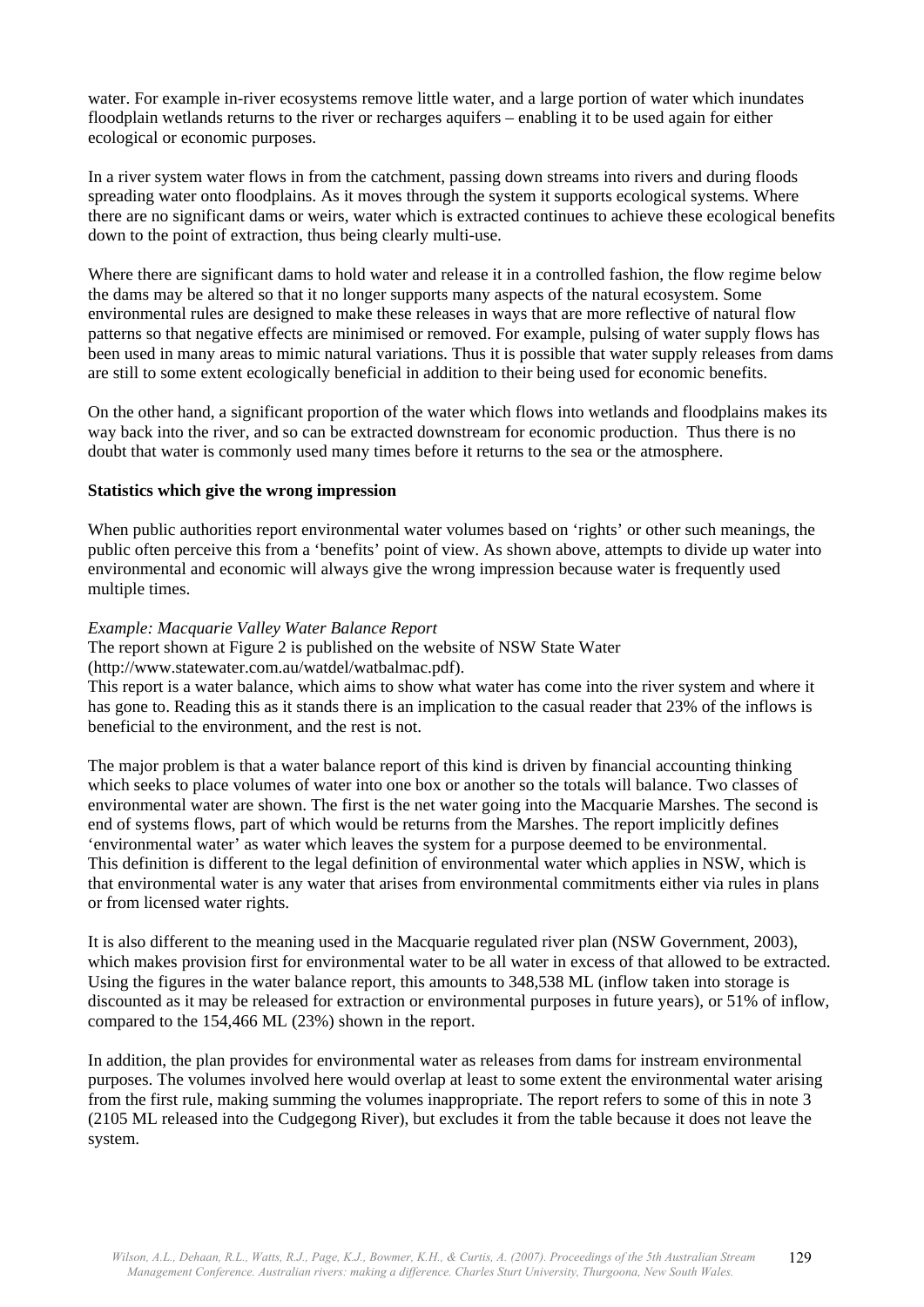| Macquarie Valley Water Balance 2005-06                                                                                                                                                                                                                                                                                                                                                                                                                                                                                  |                                                          |                  |                | <sub>State</sub><br><b>Water</b> |                    |
|-------------------------------------------------------------------------------------------------------------------------------------------------------------------------------------------------------------------------------------------------------------------------------------------------------------------------------------------------------------------------------------------------------------------------------------------------------------------------------------------------------------------------|----------------------------------------------------------|------------------|----------------|----------------------------------|--------------------|
|                                                                                                                                                                                                                                                                                                                                                                                                                                                                                                                         |                                                          | Sources of water |                | Distribution of water            | % of               |
| Water balance component                                                                                                                                                                                                                                                                                                                                                                                                                                                                                                 | Volume<br>(ML)                                           | % of total       | Volume<br>(ML) | % of total                       | volume<br>measured |
| Storage volume                                                                                                                                                                                                                                                                                                                                                                                                                                                                                                          |                                                          |                  |                |                                  |                    |
| Volume in storage at start of year                                                                                                                                                                                                                                                                                                                                                                                                                                                                                      |                                                          |                  | 308,492        |                                  |                    |
| Volume in storage at end of year                                                                                                                                                                                                                                                                                                                                                                                                                                                                                        |                                                          |                  | 459,873        |                                  |                    |
| Change in storage                                                                                                                                                                                                                                                                                                                                                                                                                                                                                                       |                                                          |                  | 151,381        | 22%                              | 100%               |
| Storage net evaporation                                                                                                                                                                                                                                                                                                                                                                                                                                                                                                 |                                                          |                  | 27,173         | 4%                               | 100%               |
| Inflows                                                                                                                                                                                                                                                                                                                                                                                                                                                                                                                 |                                                          |                  |                |                                  |                    |
| Storage inflows                                                                                                                                                                                                                                                                                                                                                                                                                                                                                                         | 588,059                                                  | 86%              |                |                                  | 100%               |
| Downstream tributaries (1)                                                                                                                                                                                                                                                                                                                                                                                                                                                                                              | 92,671                                                   | 14%              |                |                                  | 100%               |
| Subtotal                                                                                                                                                                                                                                                                                                                                                                                                                                                                                                                | 680,730                                                  | 100%             |                |                                  | 100%               |
| Net Water diverted under water rights                                                                                                                                                                                                                                                                                                                                                                                                                                                                                   |                                                          |                  |                |                                  |                    |
| Domestic and stock rights (2)                                                                                                                                                                                                                                                                                                                                                                                                                                                                                           |                                                          |                  | 1,200          | 0%                               | 0%                 |
| Native title rights (2)                                                                                                                                                                                                                                                                                                                                                                                                                                                                                                 |                                                          |                  |                | 0%                               | 0%                 |
| Subtotal                                                                                                                                                                                                                                                                                                                                                                                                                                                                                                                |                                                          |                  | 1,200          | 0%                               | 0%                 |
| Net Water diverted under access licences                                                                                                                                                                                                                                                                                                                                                                                                                                                                                |                                                          |                  |                |                                  |                    |
| Domestic and stock                                                                                                                                                                                                                                                                                                                                                                                                                                                                                                      |                                                          |                  | 1,695          | 0%                               | 100%               |
| High security                                                                                                                                                                                                                                                                                                                                                                                                                                                                                                           |                                                          |                  | 11,605         | 2%                               | 100%               |
| General security                                                                                                                                                                                                                                                                                                                                                                                                                                                                                                        |                                                          |                  | 143,034        | 21%                              | 100%               |
| Local water utility                                                                                                                                                                                                                                                                                                                                                                                                                                                                                                     |                                                          |                  | 14,283         | 2%                               | 100%               |
| Major water utility                                                                                                                                                                                                                                                                                                                                                                                                                                                                                                     |                                                          |                  |                |                                  | 100%               |
| Supplementary water                                                                                                                                                                                                                                                                                                                                                                                                                                                                                                     |                                                          |                  | 8,995          | 1%                               | 100%               |
|                                                                                                                                                                                                                                                                                                                                                                                                                                                                                                                         |                                                          |                  |                |                                  | 100%               |
| Conveyance<br>Subtotal                                                                                                                                                                                                                                                                                                                                                                                                                                                                                                  |                                                          |                  | 179,611        | 26%                              | 100%               |
| <b>Environmental water</b>                                                                                                                                                                                                                                                                                                                                                                                                                                                                                              |                                                          |                  |                |                                  |                    |
| Net diversions to wetlands (3)                                                                                                                                                                                                                                                                                                                                                                                                                                                                                          |                                                          |                  | 147,469        | 22%                              | 100%               |
| End of system flows (4)                                                                                                                                                                                                                                                                                                                                                                                                                                                                                                 |                                                          |                  | 6,997          | 1%                               | 100%               |
| Subtotal                                                                                                                                                                                                                                                                                                                                                                                                                                                                                                                |                                                          |                  | 154,466        |                                  | 100%               |
| Other outflows (5)                                                                                                                                                                                                                                                                                                                                                                                                                                                                                                      |                                                          |                  | 28,142         | 4%                               | 100%               |
| Unaccounted difference (6)                                                                                                                                                                                                                                                                                                                                                                                                                                                                                              |                                                          |                  | 138,757        | 20%                              | 99%                |
| <b>TOTAL</b>                                                                                                                                                                                                                                                                                                                                                                                                                                                                                                            | 680,730                                                  | 100%             | 680,730        | 100%                             | 99%                |
| Notes<br>(1) Downstream tributaries include gauged flows from the Bell R, Little R and Talbragar R. Ungauged<br>tributaries were estimated from the increase in mass balance between Burrendong Dam and Baroona.<br>(2) Water rights are not metered. Values presented are estimated from recommended values provided in<br>the Water Sharing Plan.<br>(3) The net diversion to wetlands include the volume ordered under environmental water allowance                                                                 |                                                          |                  |                |                                  |                    |
| (83,748ML). The balance of this term is inflows to the Macquarie Marshes from unregulated tributary flows,<br>operational surplus and rain rejection. The environmental flow of 2105 ML released in Cudgegong River is<br>not included in this term as it became an inflow to Burrendong Dam.                                                                                                                                                                                                                           |                                                          |                  |                |                                  |                    |
| (4) Maquarie R at Miltara, ie downstream of the Maquarie Marshes.                                                                                                                                                                                                                                                                                                                                                                                                                                                       |                                                          |                  |                |                                  |                    |
| (5) Other outflows - End of system flow at Monkey Bridge on the Bogan R (12,292ML is only that part of<br>the flows from the Macquarie river and includes the annual stock and domestic replenishment component).<br>Other outflows include S&D replenishment flows for Lower Beleringar Ck (590ML), break out flows into<br>Upper Beleringar Ck (6000ML), and S&D replenishment flows Marra Ck (9260ML).<br>(6) Unaccounted difference is estimated as the difference between inflows, outflows and change in storage. |                                                          |                  |                |                                  |                    |
| This includes river evaporation, seepage, overbank flows, theft and any measurement errors recording<br>other components.                                                                                                                                                                                                                                                                                                                                                                                               |                                                          |                  |                |                                  |                    |
| September 2006                                                                                                                                                                                                                                                                                                                                                                                                                                                                                                          | Produced by State Water for the benefit of its customers |                  |                |                                  |                    |

**Figure 2. Water Balance Report prepared by State Water NSW.**

Looking at the water in the system from an ecological benefit point of view, it could be the case that water released from the dams for extraction downstream still provides instream ecological benefits en-route to the point of extraction – a typical multiple use scenario. This type of report fails to recognise this whatsoever, just as it excluded the dedicated environmental flows in the Cudgegong River.

Lastly the inconsistency of calling the outflow from the system environmental water when other outflows are not classed as such has to be questioned. The outflow into the Darling is just as likely to be extracted by water users downstream as the replenishment flows listed in note 5 of the report.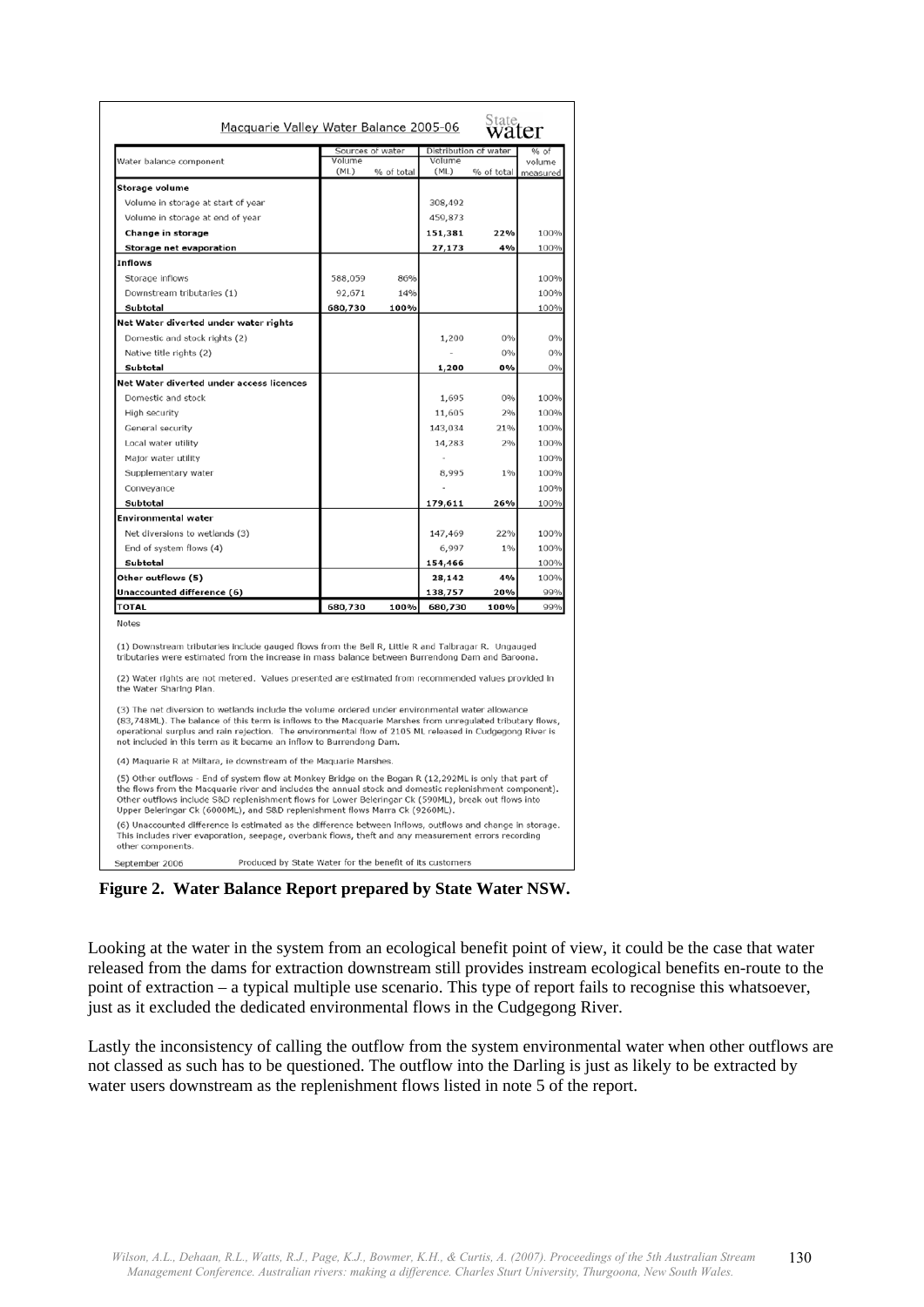#### *Example: Victorian State Water Report 2004/05*

Victoria now produces annually a report which shows amongst other things, a water balance table for each river valley. An example is shown in Figure 3. This report has the same fundamental problem as the previous example, in that it forces the volumes of water to be in either one category or another, not recognising that

| Water Account Component                                                        | 2004/05<br>(ML) | 2003/04<br>(ML) |
|--------------------------------------------------------------------------------|-----------------|-----------------|
| <b>Storage Volume</b>                                                          |                 |                 |
| Volume in storage at start of year (6)                                         | 695,500         | 476,100         |
| Volume in storage at end of year                                               | 963,100         | 859,600         |
| Change in storage                                                              | 267,600         | 383,500         |
| <b>Inflows</b>                                                                 |                 |                 |
| Catchment inflow <sup>(1)</sup>                                                | 2,366,600       | 2,813,300       |
| Inflow from Broken River at Gowangardie                                        | 94,900          | 114,300         |
| Return flow from irrigation <sup>(2)</sup>                                     | 0               | 0               |
| Treated effluent discharged back to river                                      | 2,460           | 3,150           |
| Sub-total                                                                      | 2,464,000       | 2,930,800       |
| Usage                                                                          |                 |                 |
| Urban diversions                                                               | 27,890          | 25,550          |
| Irrigation district diversions                                                 | 1,434,000       | 1,476,300       |
| Licensed private diversions from regulated streams                             | 25,400          | 24,800          |
| Licensed private diversions from unregulated streams                           | 8,100           | 13,700          |
| Silver and Wallaby Creeks to Yarra Basin                                       | 9,300           | 3,000           |
| Environmental water diversions                                                 | 500             | $\Omega$        |
| Small catchment dams                                                           | 47,500          | 47,500          |
| Sub-total                                                                      | 1,552,700       | 1,590,900       |
| Losses                                                                         |                 |                 |
| Net evaporation losses from major storages <sup>(3)</sup>                      | 66,400          | 119,800         |
| Losses from small catchment dams                                               | 9,700           | 9,700           |
| In-stream infiltration to groundwater, flows to floodplain and evaporation (4) | 115,200         | 293,800         |
| Sub-total                                                                      | 191,300         | 423,300         |
| Water Passed at Outlet of Basin                                                |                 |                 |
| Goulburn River to Campaspe River via Waranga Western Channel <sup>(5)</sup>    | 2,700           | $\Omega$        |
| Goulburn River outflow to River Murray                                         | 411,300         | 494,300         |
| Goulburn River outflow to River Murray via Broken Creek                        | 38,400          | 38,900          |
| Environment's Share of Total Flow in the Goulburn Basin                        | 449,700         | 533,200         |

water is multiple use. It thus gives a false impression of the extent to which the river system is being managed to achieve ecological benefits. The end of system outflow for each basin is reported as the environment's share of total flow in the basin. In the example above, this amounts to 449,700 ML out of a total inflow of 2,464,000 ML, or 18%. Readers of the report are given the clear impression that only 18% of the water in the Goulburn produces ecological benefits.

The reason for defining the outflow as the environment's share is not made clear. It does not relate to any other definition of environmental water. For example, Victoria's Environmental Water Reserve is to be established in each basin by putting in place a limit on consumptive use of water. This is, initially at least, the value set

(1) Inflows have been back-calculated from outflows plus diversions.

(2) Assumed to be zero as Goulburn-Murray Water was unable to readily separate return flows by basin in 2004/05

(3) 2003/04 erroneously included evaporation from the off-stream storage of Waranga Basin.

(4) Losses estimated using loss functions from the Goulburn Simulation Model (REALM). The volume of estimated losses decreased from the previous year due to an improvement of the calculation method. (5) Value omitted in 2003/04

(6) Start storage of current year and end storage of previous year do not match because the off-stream storages of Waranga Basin and Greens Lake are no longer included in the storage calculation in 2004/05.

**Figure 3. Water Balance Report from Victorian State Water Report 2004/05.**

under the Murray-Darling Basin Cap (Victorian Government, 2004, p44.). Water not extracted is thus implicitly environmental water. Using the figures above, this would amount to 911,300 ML, more than twice the value shown in the report.The system outflow definition implies that only that part of the water which makes it all the way through the river system achieves ecological benefits, which is hardly the case. For example the report shows separately a figure of 115,200 ML for in-stream infiltration to groundwater, flows to floodplain and evaporation. This would be highly likely to be achieving ecological benefits. In addition the much larger river flows between Eildon and the major offtake points may also be achieving significant non-consumptive in-stream benefits (although this depends on whether the negative effects of counter seasonal flows with reduced variability exceed the positive benefits).

In summary then, the reporting of the environments share of water in the Victorian *State Water Report* lacks credibility and leaves readers with a totally wrong impression about the health of the river system.